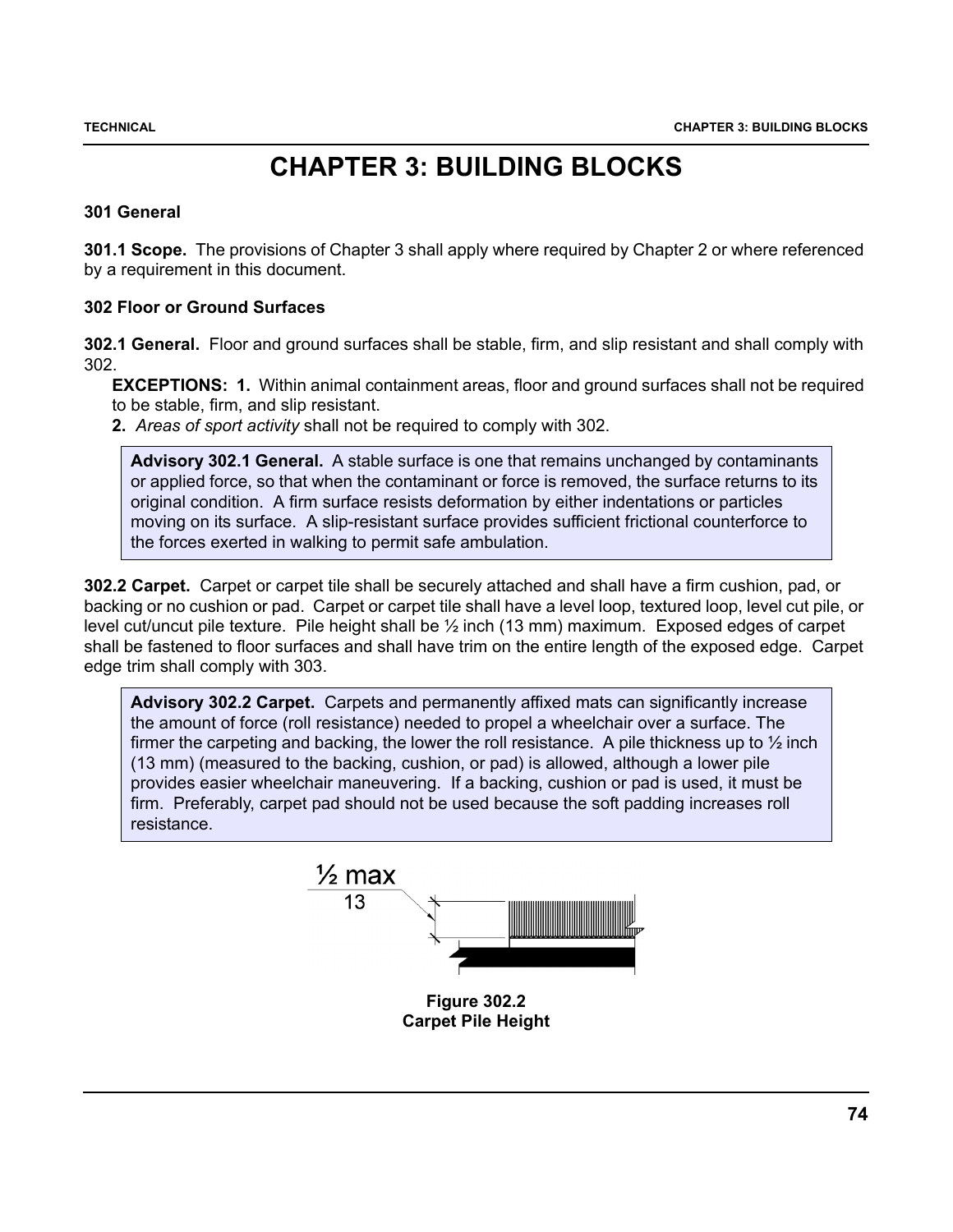**CHAPTER 3: BUILDING BLOCKS TECHNICAL**

**302.3 Openings.** Openings in floor or ground surfaces shall not allow passage of a sphere more than ½ inch (13 mm) diameter except as allowed in 407.4.3, 409.4.3, 410.4, 810.5.3 and 810.10. Elongated openings shall be placed so that the long dimension is perpendicular to the dominant direction of travel.



**Figure 302.3 Elongated Openings in Floor or Ground Surfaces**

# **303 Changes in Level**

**303.1 General.** Where changes in level are permitted in floor or ground surfaces, they shall comply with 303.

**EXCEPTIONS: 1.** Animal containment areas shall not be required to comply with 303.

**2.** *Areas of sport activity* shall not be required to comply with 303.

**303.2 Vertical.** Changes in level of ¼ inch (6.4 mm) high maximum shall be permitted to be vertical.



**Figure 303.2 Vertical Change in Level**